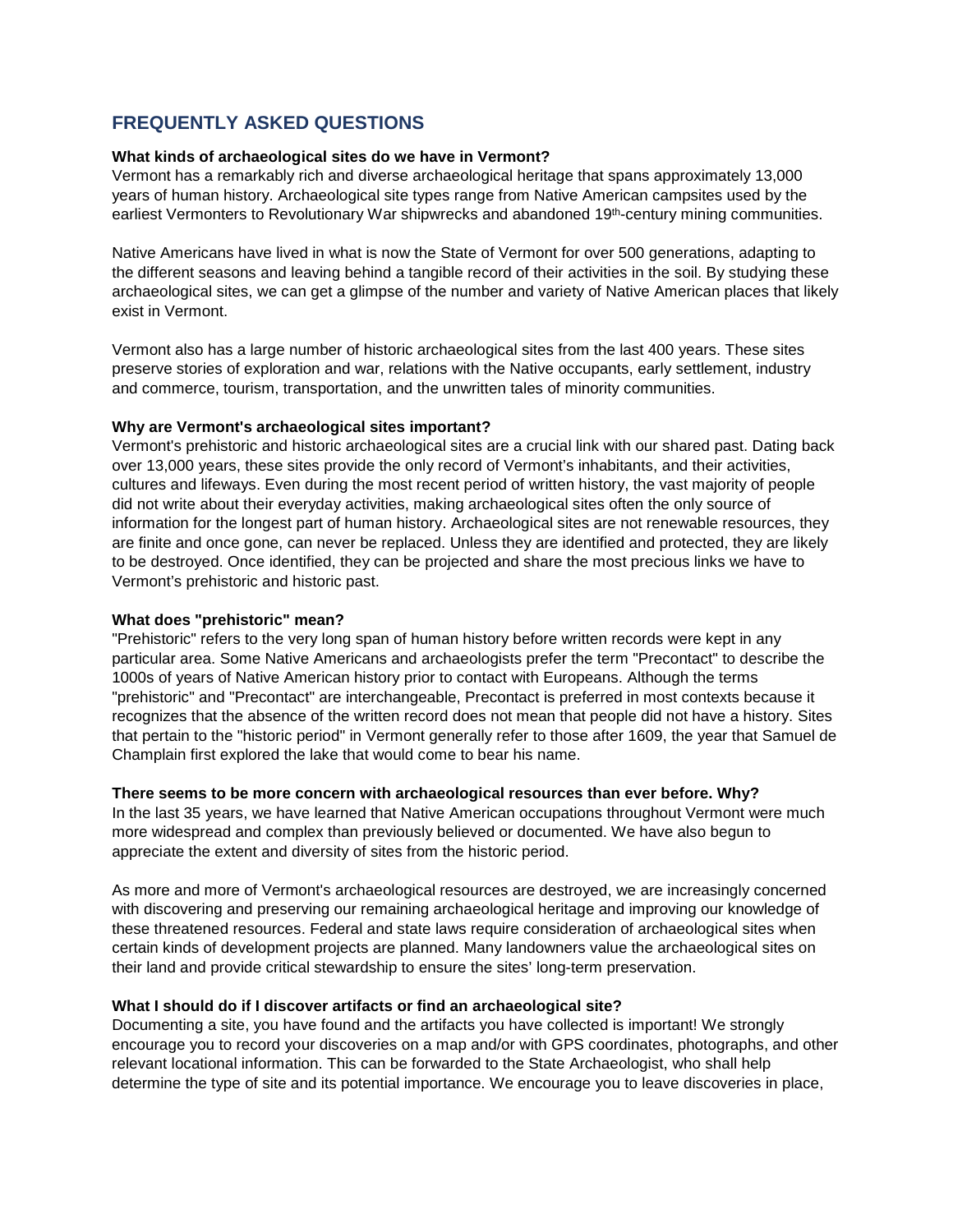but if artifacts are collected, please keep in mind that they are the property of the landowner. Landowners should be contacted before the removal of any archaeological materials.

Please also keep in mind that it is unlawful to disturb human burials. The police and State Archaeologist should be contacted immediately burials are encountered.

#### **Who owns archaeological sites and artifacts on state or federal lands?**

Archaeological sites on state or federal lands belong to the State of Vermont or to the managing federal agency. It is against the law to dig, collect artifacts, or otherwise disturb archaeological sites in these areas.

Examples of state lands in Vermont include state parks, state historic sites, state wildlife management areas, state forests, and under state waters. Examples of federal lands in Vermont include the Green Mountain National Forest and the Missisquoi National Wildlife Refuge.

Permits issued by the Vermont Division of Historic Preservation (VDHP) are required before any professional archaeological investigations take place on state lands or under state waters. A permit from the applicable federal agency is required before any archaeological work takes place on federal lands.

#### **Who owns artifacts and sites under Lake Champlain and other state waters?**

In 1975, the Vermont Legislature recognized the importance of Vermont's underwater historic heritage and made the state custodian of all underwater historic properties under Vermont's waters. The states of Vermont and New York split ownership of Lake Champlain's waters corresponding with the state borders.

VDHP serves as the state's custodian of its underwater historic properties with authority to administer their preservation and protection. State law requires that VDHP issue a permit prior to any type of exploration or recovery operations that may remove, displace, or destroy an underwater historic property. Permits are issued only to qualified professionals.

#### **Can the underwater archaeological sites be explored?**

The diving public can visit and enjoy a selection of important historic shipwrecks by diving on Vermont's and New York's Underwater Historic Preserves.

#### **Who owns the archaeological sites and artifacts on my land?**

You do! Archaeological sites and the artifacts they contain belong to you as the private landowner. Unless there is a require state or federal regulatory review or a permit for specific undertakings on your property, you have a right to do what you want with the sites on your land. The ONLY major exception is Burial Sites. Otherwise, you can collect artifacts from your sites, give permission for others to collect artifacts, or deny artifact collection and other site disturbances on your land.

#### **How can I help protect archaeological sites in Vermont?**

There are many ways you can protect and preserve archaeological sites on your property. If you are planning to subdivide, consider placing archaeological sites or sensitive lands within protected open or green space. If you are farming, consider refraining from deep plowing in archaeological site areas. You can also help protect archaeological sites by prohibiting artifact collecting on your property.

Contact the State Archaeologist, Jess Robinson [jess.robinson@vermont.gov](mailto:jess.robinson@vermont.gov) to talk about possible ways to protect your sites given your interests, needs, and land conditions.

#### **What is a State Archaeological Landmark?**

A State Archaeological Landmark is a designation given to an archaeological site of significance to the scientific study or public representation of Vermont's historical, prehistorical or aboriginal past. Once a